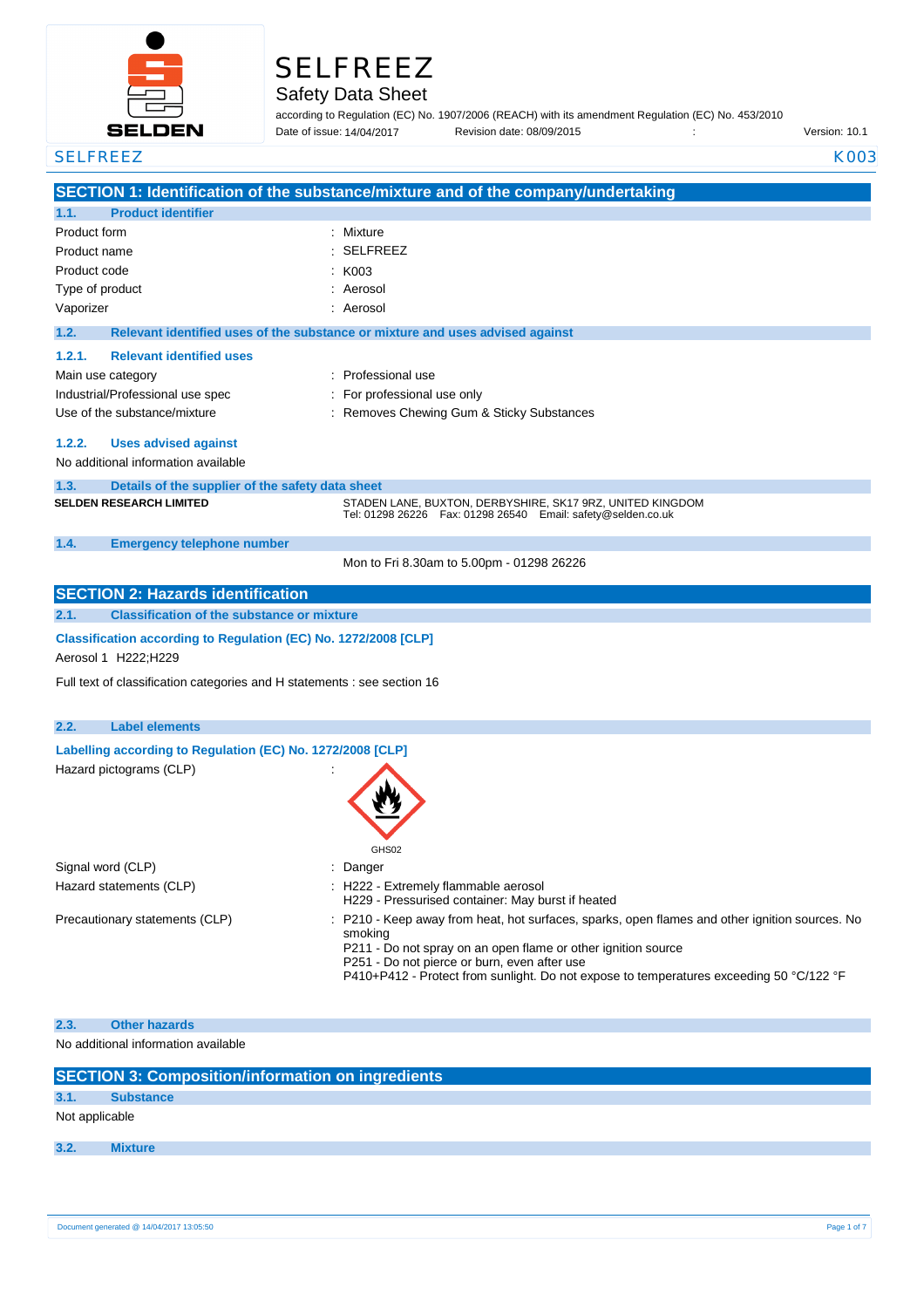# Safety Data Sheet

according to Regulation (EC) No. 1907/2006 (REACH) with its amendment Regulation (EC) No. 453/2010

| <b>Name</b>                                                                     | <b>Product identifier</b>                                            | $\frac{9}{6}$ | <b>Classification according to</b><br>Directive 67/548/EEC | <b>Classification according to</b><br><b>Regulation (EC) No.</b><br>1272/2008 [CLP] |
|---------------------------------------------------------------------------------|----------------------------------------------------------------------|---------------|------------------------------------------------------------|-------------------------------------------------------------------------------------|
| butane<br>substance with national workplace exposure<br>$limit(s)$ (DK, GB, IE) | (CAS No) 106-97-8<br>(EC no) 203-448-7<br>(EC index no) 601-004-00-0 | 30 - 60       | $F +: R12$                                                 | Flam, Gas 1, H220<br>Press, Gas                                                     |
| propane<br>substance with national workplace exposure<br>$limit(s)$ (DK, $IE$ ) | (CAS No) 74-98-6<br>(EC no) 200-827-9<br>(EC index no) 601-003-00-5  | $5 - 15$      | $F +: R12$                                                 | Flam, Gas 1, H220                                                                   |

Full text of R- and H-phrases: see section 16

| <b>SECTION 4: First aid measures</b>                                                                                              |                                                                                                                                                                                               |  |  |
|-----------------------------------------------------------------------------------------------------------------------------------|-----------------------------------------------------------------------------------------------------------------------------------------------------------------------------------------------|--|--|
| <b>Description of first aid measures</b><br>4.1.                                                                                  |                                                                                                                                                                                               |  |  |
| First-aid measures general                                                                                                        | : Get medical advice/attention if you feel unwell.                                                                                                                                            |  |  |
| First-aid measures after inhalation                                                                                               | Remove person to fresh air and keep comfortable for breathing.                                                                                                                                |  |  |
| First-aid measures after skin contact                                                                                             | Wash with plenty of soap and water.                                                                                                                                                           |  |  |
| First-aid measures after eye contact                                                                                              | IF IN EYES: Rinse cautiously with water for several minutes. Remove contact lenses, if present<br>and easy to do. Continue rinsing. If eye irritation persists: Get medical advice/attention. |  |  |
| First-aid measures after ingestion                                                                                                | Do NOT induce vomiting. Rinse mouth. Drink plenty of water. Get medical advice/attention.                                                                                                     |  |  |
| 4.2.<br>Most important symptoms and effects, both acute and delayed                                                               |                                                                                                                                                                                               |  |  |
| Symptoms/injuries                                                                                                                 | Not expected to present a significant hazard under anticipated conditions of normal use.                                                                                                      |  |  |
| Symptoms/injuries after inhalation                                                                                                | May cause respiratory irritation.                                                                                                                                                             |  |  |
| Symptoms/injuries after skin contact                                                                                              | Repeated exposure may cause skin dryness or cracking.                                                                                                                                         |  |  |
| Symptoms/injuries after eye contact                                                                                               | Causes eye irritation.                                                                                                                                                                        |  |  |
| Symptoms/injuries after ingestion                                                                                                 | May cause a light irritation of the linings of the mouth, throat, and gastrointestinal tract.                                                                                                 |  |  |
| 4.3.<br>Indication of any immediate medical attention and special treatment needed                                                |                                                                                                                                                                                               |  |  |
| Treat symptomatically.                                                                                                            |                                                                                                                                                                                               |  |  |
| <b>SECTION 5: Firefighting measures</b>                                                                                           |                                                                                                                                                                                               |  |  |
| 5.1.<br><b>Extinguishing media</b>                                                                                                |                                                                                                                                                                                               |  |  |
| Suitable extinguishing media                                                                                                      | Carbon dioxide. Dry powder. Foam.                                                                                                                                                             |  |  |
| 5.2.<br>Special hazards arising from the substance or mixture                                                                     |                                                                                                                                                                                               |  |  |
| Fire hazard                                                                                                                       | Extremely flammable aerosol.                                                                                                                                                                  |  |  |
| Explosion hazard                                                                                                                  | Explosion risk in case of fire.                                                                                                                                                               |  |  |
| 5.3.<br><b>Advice for firefighters</b>                                                                                            |                                                                                                                                                                                               |  |  |
| Firefighting instructions                                                                                                         | : Use water spray or fog for cooling exposed containers.                                                                                                                                      |  |  |
| <b>SECTION 6: Accidental release measures</b>                                                                                     |                                                                                                                                                                                               |  |  |
| Personal precautions, protective equipment and emergency procedures<br>6.1.                                                       |                                                                                                                                                                                               |  |  |
| General measures                                                                                                                  | : Remove ignition sources.                                                                                                                                                                    |  |  |
| 6.1.1.<br>For non-emergency personnel                                                                                             |                                                                                                                                                                                               |  |  |
| Emergency procedures                                                                                                              | Evacuate unnecessary personnel.                                                                                                                                                               |  |  |
| 6.1.2.<br>For emergency responders                                                                                                |                                                                                                                                                                                               |  |  |
| Protective equipment                                                                                                              | Use personal protective equipment as required.                                                                                                                                                |  |  |
| 6.2.<br><b>Environmental precautions</b>                                                                                          |                                                                                                                                                                                               |  |  |
| Avoid release to the environment.                                                                                                 |                                                                                                                                                                                               |  |  |
| 6.3.<br>Methods and material for containment and cleaning up                                                                      |                                                                                                                                                                                               |  |  |
| For containment                                                                                                                   | Collect spillage.                                                                                                                                                                             |  |  |
| Methods for cleaning up                                                                                                           | Soak up spills with inert solids, such as clay or diatomaceous earth as soon as possible.                                                                                                     |  |  |
| <b>Reference to other sections</b><br>6.4.                                                                                        |                                                                                                                                                                                               |  |  |
| For further information refer to section 8: "Exposure controls/personal protection". For further information refer to section 13. |                                                                                                                                                                                               |  |  |
| <b>SECTION 7: Handling and storage</b>                                                                                            |                                                                                                                                                                                               |  |  |
| <b>Precautions for safe handling</b><br>7.1.                                                                                      |                                                                                                                                                                                               |  |  |
| Additional hazards when processed                                                                                                 | Pressurized container: Do not pierce or burn, even after use.                                                                                                                                 |  |  |
| Precautions for safe handling                                                                                                     | Do not spray on an open flame or other ignition source.                                                                                                                                       |  |  |
| Hygiene measures                                                                                                                  | Do not eat, drink or smoke when using this product.                                                                                                                                           |  |  |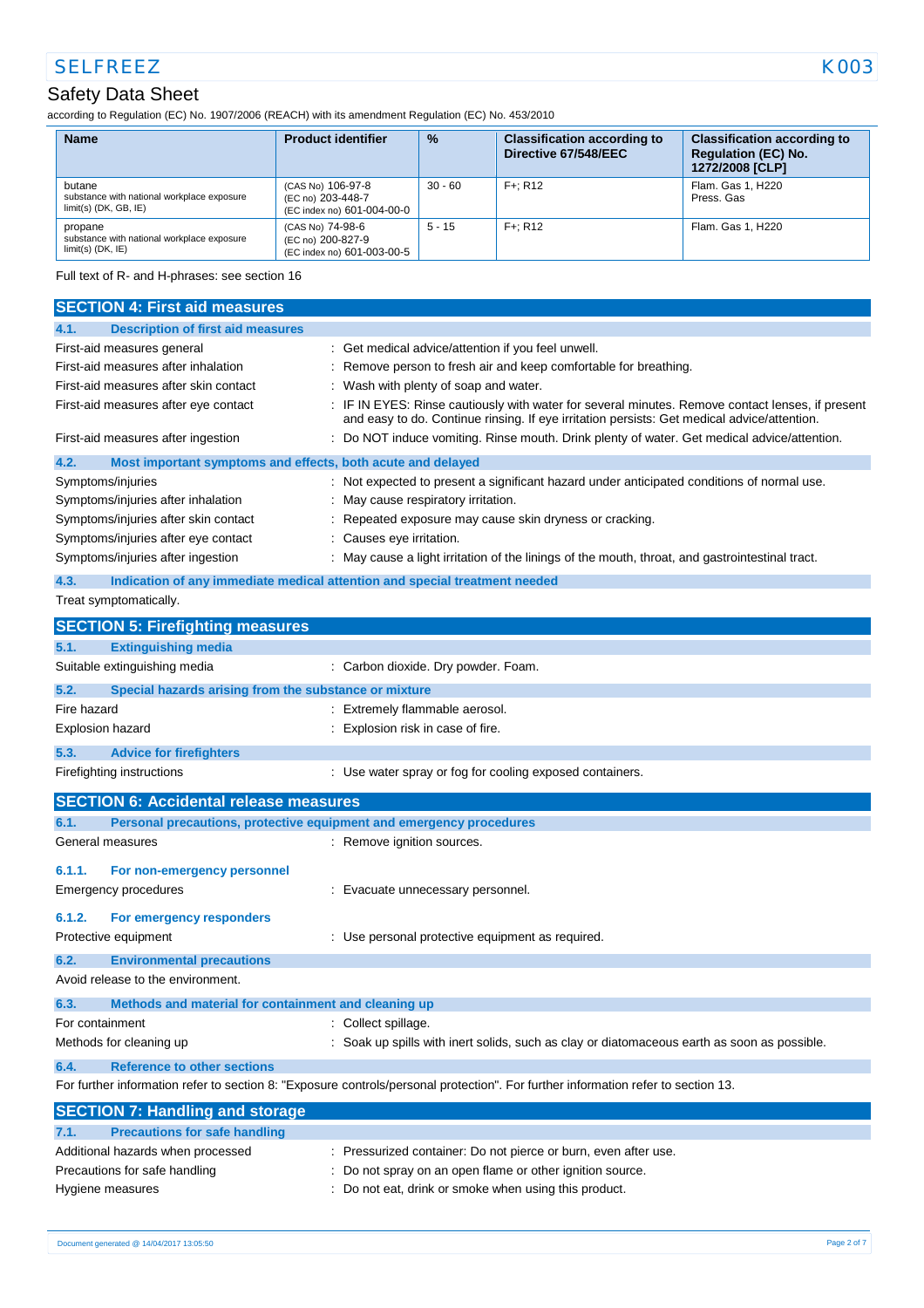## Safety Data Sheet

according to Regulation (EC) No. 1907/2006 (REACH) with its amendment Regulation (EC) No. 453/2010

| 7.2.                   | Conditions for safe storage, including any incompatibilities |                                                                                                                    |
|------------------------|--------------------------------------------------------------|--------------------------------------------------------------------------------------------------------------------|
|                        | <b>Technical measures</b>                                    | Does not require any specific or particular technical measures.                                                    |
|                        | Storage conditions                                           | Keep away from ignition sources. Protect from sunlight. Do not expose to temperatures<br>exceeding 50 $°C/122$ °F. |
|                        | Incompatible products                                        | : Oxidizing agent. Strong acids. Strong bases.                                                                     |
| Incompatible materials |                                                              | Direct sunlight. Heat sources. Sources of ignition.                                                                |
|                        | Special rules on packaging                                   | : Keep only in original container.                                                                                 |
| 7.3.                   | <b>Specific end use(s)</b>                                   |                                                                                                                    |

No additional information available

## **SECTION 8: Exposure controls/personal protection**

### **8.1. Control parameters**

| propane (74-98-6) |                                               |                                                                             |
|-------------------|-----------------------------------------------|-----------------------------------------------------------------------------|
| <b>Denmark</b>    | Local name                                    | Propan                                                                      |
| <b>Denmark</b>    | Grænseværdie (langvarig) (mg/m <sup>3</sup> ) | 1800 mg/m <sup>3</sup>                                                      |
| Denmark           | Grænseværdie (langvarig) (ppm)                | 1000 ppm                                                                    |
| Ireland           | Local name                                    | Propane                                                                     |
| Ireland           | OEL (8 hours ref) (ppm)                       | 1000 ppm                                                                    |
| Ireland           | Notes (IE)                                    | Asphx                                                                       |
| butane (106-97-8) |                                               |                                                                             |
| Denmark           | Local name                                    | n-Butan                                                                     |
| <b>Denmark</b>    | Grænseværdie (langvarig) (mg/m <sup>3</sup> ) | 1200 mg/m <sup>3</sup>                                                      |
| Denmark           | Grænseværdie (langvarig) (ppm)                | 500 ppm                                                                     |
| Ireland           | Local name                                    | <b>Butane</b>                                                               |
| Ireland           | OEL (8 hours ref) (ppm)                       | 1000 ppm                                                                    |
| United Kingdom    | Local name                                    | <b>Butane</b>                                                               |
| United Kingdom    | WEL TWA (mg/m <sup>3</sup> )                  | 1450 mg/m <sup>3</sup>                                                      |
| United Kingdom    | WEL TWA (ppm)                                 | 600 ppm                                                                     |
| United Kingdom    | WEL STEL (mg/m <sup>3</sup> )                 | 1810 mg/m <sup>3</sup>                                                      |
| United Kingdom    | WEL STEL (ppm)                                | 750 ppm                                                                     |
| United Kingdom    | Remark (WEL)                                  | Carc, (only applies if Butane contains more than 0.1%<br>of buta-1,3-diene) |

| 8.2.<br><b>Exposure controls</b>  |                                                        |
|-----------------------------------|--------------------------------------------------------|
| Materials for protective clothing | : Not required for normal conditions of use            |
| Hand protection                   | : In case of repeated or prolonged contact wear gloves |
| Eye protection                    | : Not required for normal conditions of use            |
| Skin and body protection          | : Not required for normal conditions of use            |
| Respiratory protection            | : Not required for normal conditions of use            |

# **SECTION 9: Physical and chemical properties 9.1. Information on basic physical and chemical properties** Physical state : Liquid Appearance in the set of the set of the set of the Aerosol. Colour : Colourless. Odour : odourless. Odour threshold **in the contract of the Contract Contract Contract Contract Contract Contract Contract Contract Contract Contract Contract Contract Contract Contract Contract Contract Contract Contract Contract Contract Co** pH : No data available Relative evaporation rate (butylacetate=1) : No data available Melting point **in the case of the case of the case of the case of the case of the case of the case of the case of the case of the case of the case of the case of the case of the case of the case of the case of the case of** Freezing point **in the case of the case of the case of the case of the case of the case of the case of the case of the case of the case of the case of the case of the case of the case of the case of the case of the case of** Boiling point **in the case of the case of the case of the case of the case of the case of the case of the case of the case of the case of the case of the case of the case of the case of the case of the case of the case of** Flash point **in the case of the case of the case of the case of the case of the case of the case of the case of the case of the case of the case of the case of the case of the case of the case of the case of the case of th** Auto-ignition temperature **interest and the Contract Auto-ignition** temperature intervals and the Nutsuland Contra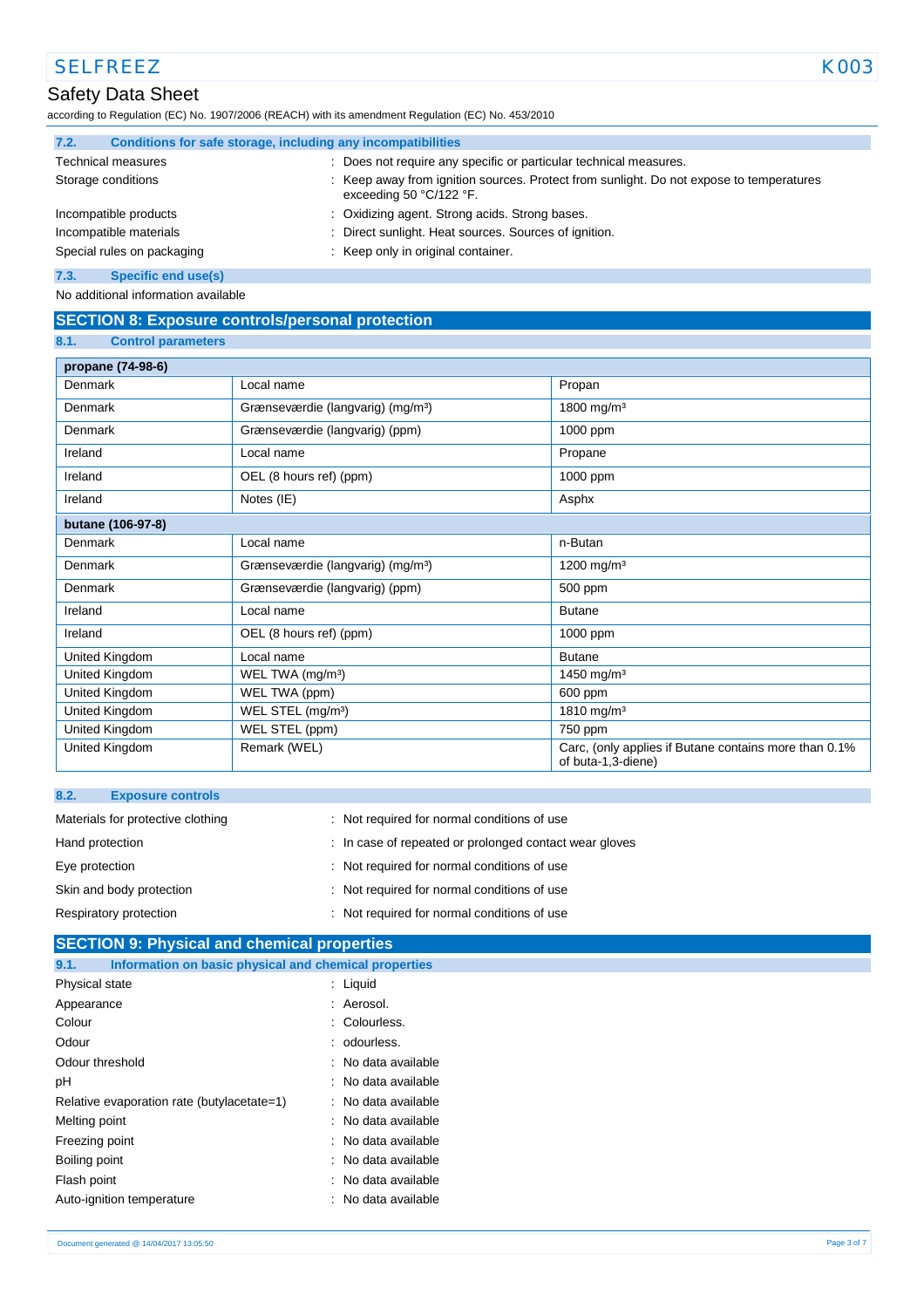according to Regulation (EC) No. 1907/2006 (REACH) with its amendment Regulation (EC) No. 453/2010

| Decomposition temperature        | No data available              |
|----------------------------------|--------------------------------|
| Flammability (solid, gas)        | No data available              |
| Vapour pressure                  | : No data available            |
| Relative vapour density at 20 °C | : No data available            |
| Relative density                 | : 0.71                         |
| Solubility                       | : No data available            |
| Log Pow                          | $\therefore$ No data available |
| Viscosity, kinematic             | : No data available            |
| Viscosity, dynamic               | : No data available            |
| Explosive properties             | No data available              |
| Oxidising properties             | No data available              |
| <b>Explosive limits</b>          | No data available              |

## **9.2. Other information**

No additional information available

|       | <b>SECTION 10: Stability and reactivity</b> |
|-------|---------------------------------------------|
| 10.1. | <b>Reactivity</b>                           |
|       | Pressurised container: May burst if heated. |
| 10.2. | <b>Chemical stability</b>                   |
|       | Stable under normal conditions.             |
| 10.3. | <b>Possibility of hazardous reactions</b>   |
|       | No additional information available         |
| 10.4. | <b>Conditions to avoid</b>                  |
|       | Direct sunlight. Heat. Open flame.          |
| 10.5. | <b>Incompatible materials</b>               |
|       | No additional information available         |
| 10.6. | <b>Hazardous decomposition products</b>     |
|       | No additional information available         |

| <b>SECTION 11: Toxicological information</b>          |                     |
|-------------------------------------------------------|---------------------|
| Information on toxicological effects<br>11.1.         |                     |
| Acute toxicity                                        | : Not classified    |
| Skin corrosion/irritation                             | : Not classified    |
| Serious eye damage/irritation                         | : Not classified    |
| Respiratory or skin sensitisation                     | : Not classified    |
| Germ cell mutagenicity                                | Not classified      |
| Carcinogenicity                                       | Not classified<br>÷ |
| Reproductive toxicity                                 | : Not classified    |
| Specific target organ toxicity (single exposure)      | : Not classified    |
| Specific target organ toxicity (repeated<br>exposure) | : Not classified    |
| Aspiration hazard                                     | Not classified<br>÷ |
| K003 - SELFREEZE                                      |                     |
| Vaporizer                                             | Aerosol             |
|                                                       |                     |
| <b>SECTION 12: Ecological information</b>             |                     |
| 12.1.<br><b>Toxicity</b>                              |                     |

No additional information available

| 12.2. | <b>Persistence and degradability</b> |
|-------|--------------------------------------|
|       | No additional information available  |
| 12.3. | <b>Bioaccumulative potential</b>     |
|       | No additional information available  |
| 12.4. | <b>Mobility in soil</b>              |
|       | No additional information available  |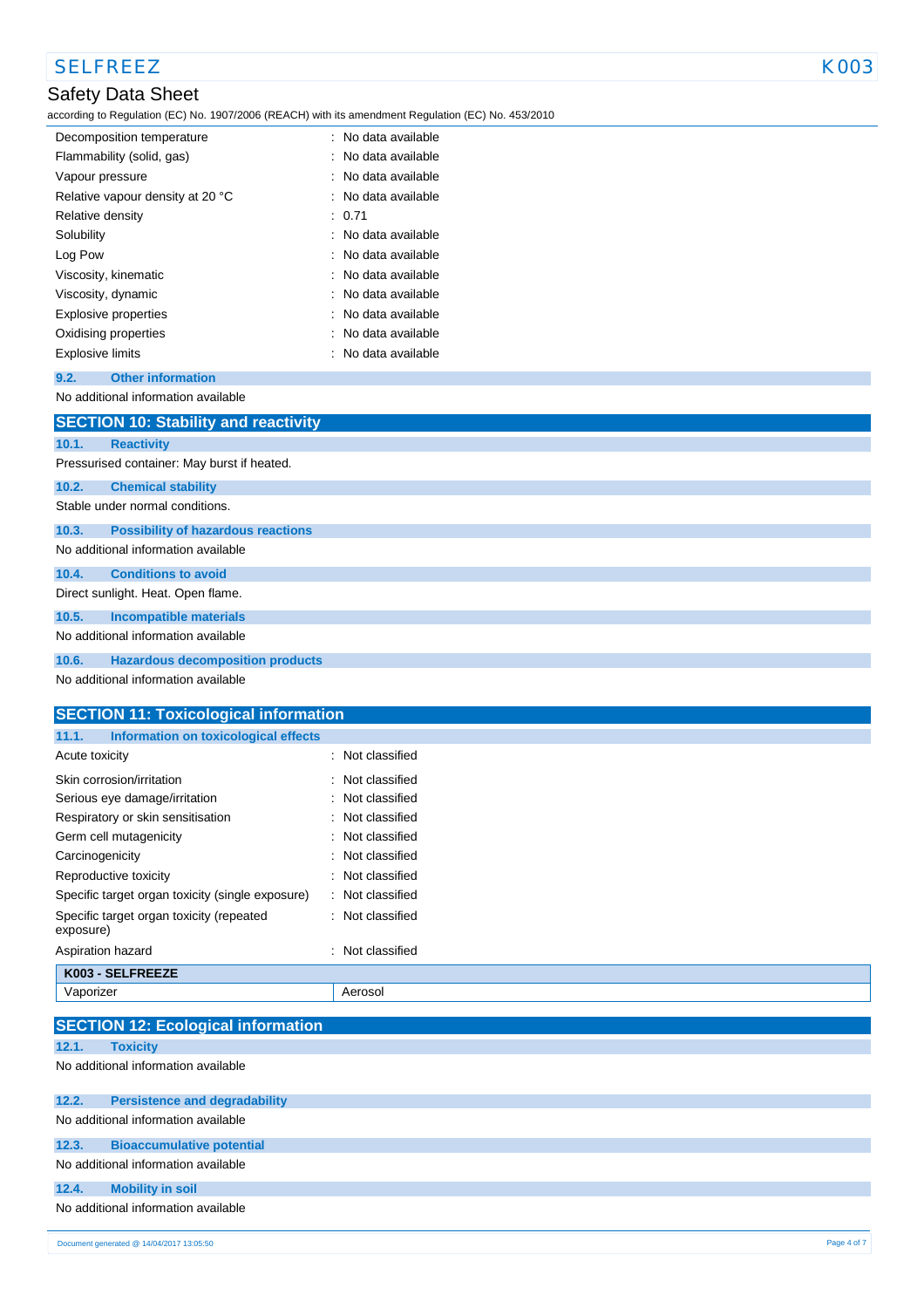| <b>SELFREEZ</b>                                                                              |                                                                                                    | <b>K003</b> |
|----------------------------------------------------------------------------------------------|----------------------------------------------------------------------------------------------------|-------------|
| Safety Data Sheet                                                                            |                                                                                                    |             |
|                                                                                              | according to Regulation (EC) No. 1907/2006 (REACH) with its amendment Regulation (EC) No. 453/2010 |             |
| 12.5.<br><b>Results of PBT and vPvB assessment</b><br>No additional information available    |                                                                                                    |             |
| <b>Other adverse effects</b><br>12.6.                                                        |                                                                                                    |             |
| No additional information available                                                          |                                                                                                    |             |
| <b>SECTION 13: Disposal considerations</b>                                                   |                                                                                                    |             |
| 13.1.<br><b>Waste treatment methods</b><br>Waste disposal recommendations                    | : Do not pierce or burn, even after use.                                                           |             |
|                                                                                              |                                                                                                    |             |
| <b>SECTION 14: Transport information</b><br>In accordance with ADR / RID / IMDG / IATA / ADN |                                                                                                    |             |
| 14.1.<br><b>UN number</b>                                                                    |                                                                                                    |             |
| UN-No. (ADR)                                                                                 | : 1950                                                                                             |             |
| UN-No. (IMDG)                                                                                | : 1950                                                                                             |             |
| UN-No.(IATA)                                                                                 | : 1950                                                                                             |             |
| 14.2.<br><b>UN proper shipping name</b><br>Proper Shipping Name (ADR)                        | : AEROSOLS                                                                                         |             |
| Proper Shipping Name (IMDG)                                                                  | : AEROSOLS                                                                                         |             |
| Proper Shipping Name (IATA)                                                                  | : AEROSOLS, FLAMMABLE                                                                              |             |
| Transport document description (ADR)                                                         | : UN 1950 AEROSOLS, 2.1, (D)                                                                       |             |
| Transport document description (IMDG)                                                        | : UN 1950 AEROSOLS, 2.1                                                                            |             |
| 14.3.<br><b>Transport hazard class(es)</b><br><b>ADR</b>                                     |                                                                                                    |             |
| Transport hazard class(es) (ADR)                                                             | $\therefore$ 2.1                                                                                   |             |
| Danger labels (ADR)                                                                          | : 2.1                                                                                              |             |
|                                                                                              |                                                                                                    |             |
|                                                                                              |                                                                                                    |             |
|                                                                                              |                                                                                                    |             |
|                                                                                              |                                                                                                    |             |
|                                                                                              |                                                                                                    |             |
| <b>IMDG</b>                                                                                  |                                                                                                    |             |
| Transport hazard class(es) (IMDG)<br>Danger labels (IMDG)                                    | : 2.1<br>: 2.1                                                                                     |             |
|                                                                                              |                                                                                                    |             |
|                                                                                              |                                                                                                    |             |
|                                                                                              |                                                                                                    |             |
|                                                                                              |                                                                                                    |             |
|                                                                                              |                                                                                                    |             |
| <b>IATA</b>                                                                                  |                                                                                                    |             |
| Transport hazard class(es) (IATA)                                                            | : 2.1                                                                                              |             |
| Hazard labels (IATA)                                                                         | : 2.1                                                                                              |             |
|                                                                                              |                                                                                                    |             |
|                                                                                              |                                                                                                    |             |
|                                                                                              |                                                                                                    |             |
|                                                                                              |                                                                                                    |             |
|                                                                                              |                                                                                                    |             |
| 14.4.<br><b>Packing group</b>                                                                |                                                                                                    |             |
| Packing group (ADR)                                                                          | : Not applicable                                                                                   |             |
| Packing group (IMDG)                                                                         | Not applicable<br>÷.                                                                               |             |
| Packing group (IATA)                                                                         | : Not applicable                                                                                   |             |
| 14.5.<br><b>Environmental hazards</b><br>Dangerous for the environment                       | : No                                                                                               |             |
|                                                                                              |                                                                                                    |             |
| Document generated @ 14/04/2017 13:05:50                                                     |                                                                                                    | Page 5 of 7 |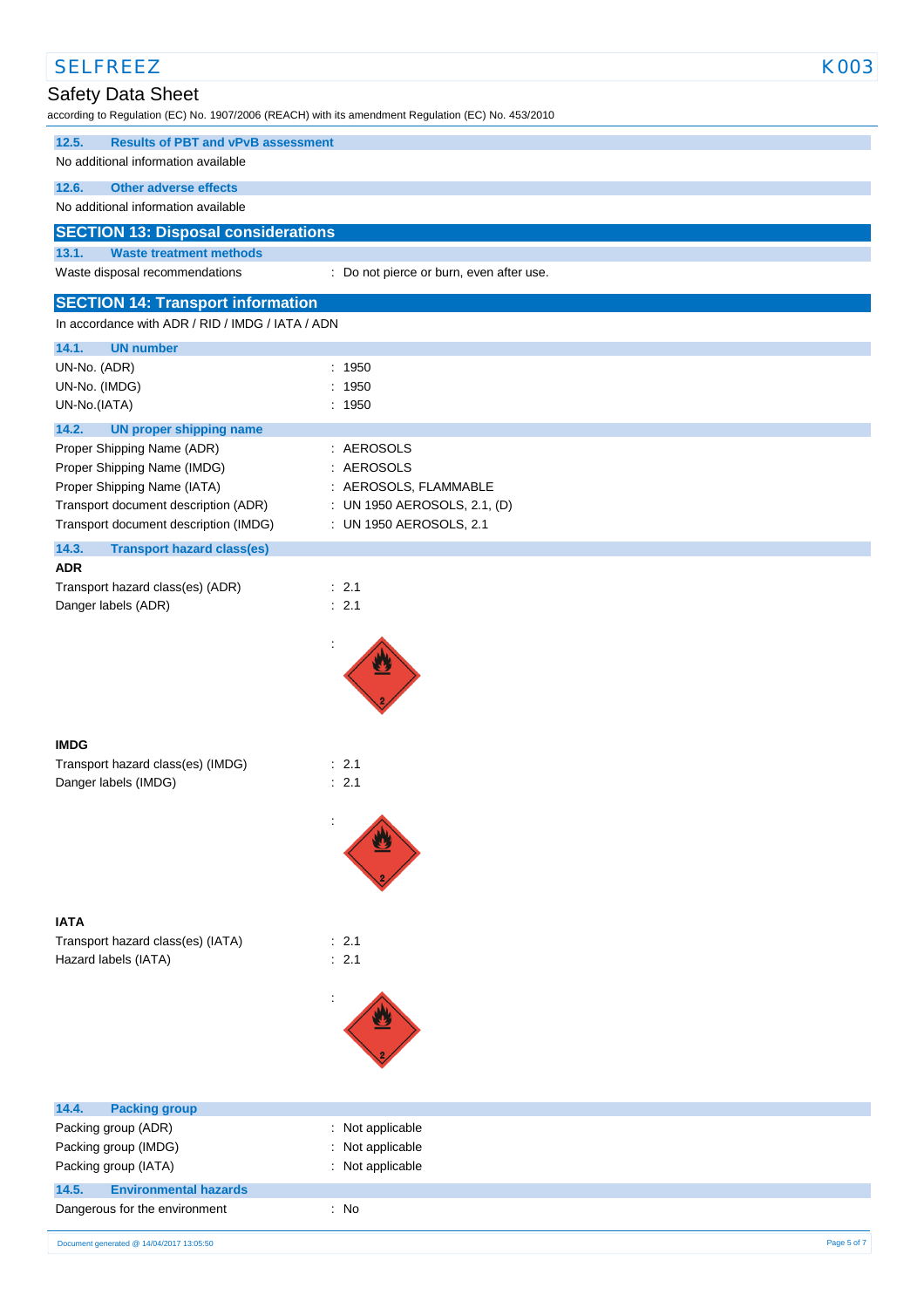| <b>SELFREEZ</b>                                                                                    |                                                                          | K003 |
|----------------------------------------------------------------------------------------------------|--------------------------------------------------------------------------|------|
| <b>Safety Data Sheet</b>                                                                           |                                                                          |      |
| according to Regulation (EC) No. 1907/2006 (REACH) with its amendment Regulation (EC) No. 453/2010 |                                                                          |      |
| Marine pollutant                                                                                   | : No                                                                     |      |
| Other information                                                                                  | : No supplementary information available                                 |      |
|                                                                                                    |                                                                          |      |
| 14.6.<br><b>Special precautions for user</b>                                                       |                                                                          |      |
| - Overland transport                                                                               |                                                                          |      |
| Classification code (ADR)                                                                          | : 5F                                                                     |      |
| Special provisions (ADR)                                                                           | : 190, 327, 344, 625                                                     |      |
| Limited quantities (ADR)                                                                           | : 1L                                                                     |      |
| Excepted quantities (ADR)                                                                          | $\mathbf{E}$ = $\mathbf{E}$                                              |      |
| Packing instructions (ADR)                                                                         | : P207, LP02                                                             |      |
| Special packing provisions (ADR)                                                                   | : PP87, RR6, L2                                                          |      |
| Mixed packing provisions (ADR)                                                                     | : MP9                                                                    |      |
| Transport category (ADR)                                                                           | $\therefore$ 2                                                           |      |
| Special provisions for carriage - Packages<br>(ADR)                                                | : V14                                                                    |      |
| Special provisions for carriage - Loading,<br>unloading and handling (ADR)                         | : CV9, CV12                                                              |      |
| Special provisions for carriage - Operation<br>(ADR)                                               | $\cdot$ S2                                                               |      |
| Tunnel restriction code (ADR)                                                                      | $\therefore$ D                                                           |      |
| - Transport by sea                                                                                 |                                                                          |      |
| Special provisions (IMDG)                                                                          | : 63, 190, 277, 327, 344, 959                                            |      |
| Limited quantities (IMDG)                                                                          | : SP277                                                                  |      |
| Excepted quantities (IMDG)                                                                         | $\mathbf{E}$ = $\mathbf{E}$                                              |      |
| Packing instructions (IMDG)                                                                        | : P207, LP02                                                             |      |
| Special packing provisions (IMDG)                                                                  | $:$ PP87, L2                                                             |      |
| EmS-No. (Fire)                                                                                     | $\cdot$ F-D                                                              |      |
| EmS-No. (Spillage)                                                                                 | $: S-U$                                                                  |      |
| Stowage category (IMDG)                                                                            | : None                                                                   |      |
| - Air transport                                                                                    |                                                                          |      |
| PCA Excepted quantities (IATA)                                                                     | $\mathsf{E} \mathsf{D}$                                                  |      |
| PCA Limited quantities (IATA)                                                                      | : Y203                                                                   |      |
| PCA limited quantity max net quantity (IATA)                                                       | : 30kgG                                                                  |      |
| PCA packing instructions (IATA)                                                                    | : 203                                                                    |      |
| PCA max net quantity (IATA)                                                                        | : 75kg                                                                   |      |
| CAO packing instructions (IATA)                                                                    | : 203                                                                    |      |
| CAO max net quantity (IATA)                                                                        | : 150kg                                                                  |      |
| Special provisions (IATA)                                                                          | : A145, A167, A802                                                       |      |
| ERG code (IATA)                                                                                    | : 10L                                                                    |      |
|                                                                                                    |                                                                          |      |
| 14.7.                                                                                              | Transport in bulk according to Annex II of MARPOL 73/78 and the IBC Code |      |
| IBC code                                                                                           | : Not applicable.                                                        |      |

# **SECTION 15: Regulatory information**

**15.1. Safety, health and environmental regulations/legislation specific for the substance or mixture**

#### **15.1.1. EU-Regulations**

Contains no substances with Annex XVII restrictions Contains no substance on the REACH candidate list Contains no REACH Annex XIV substances

#### **15.1.2. National regulations**

## **Germany**

VwVwS Annex reference : Water hazard class (WGK) 1, slightly hazardous to water (Classification according to VwVwS, Annex 4)

12th Ordinance Implementing the Federal Immission Control Act - 12.BImSchV

: Is not subject of the 12. BlmSchV (Hazardous Incident Ordinance)